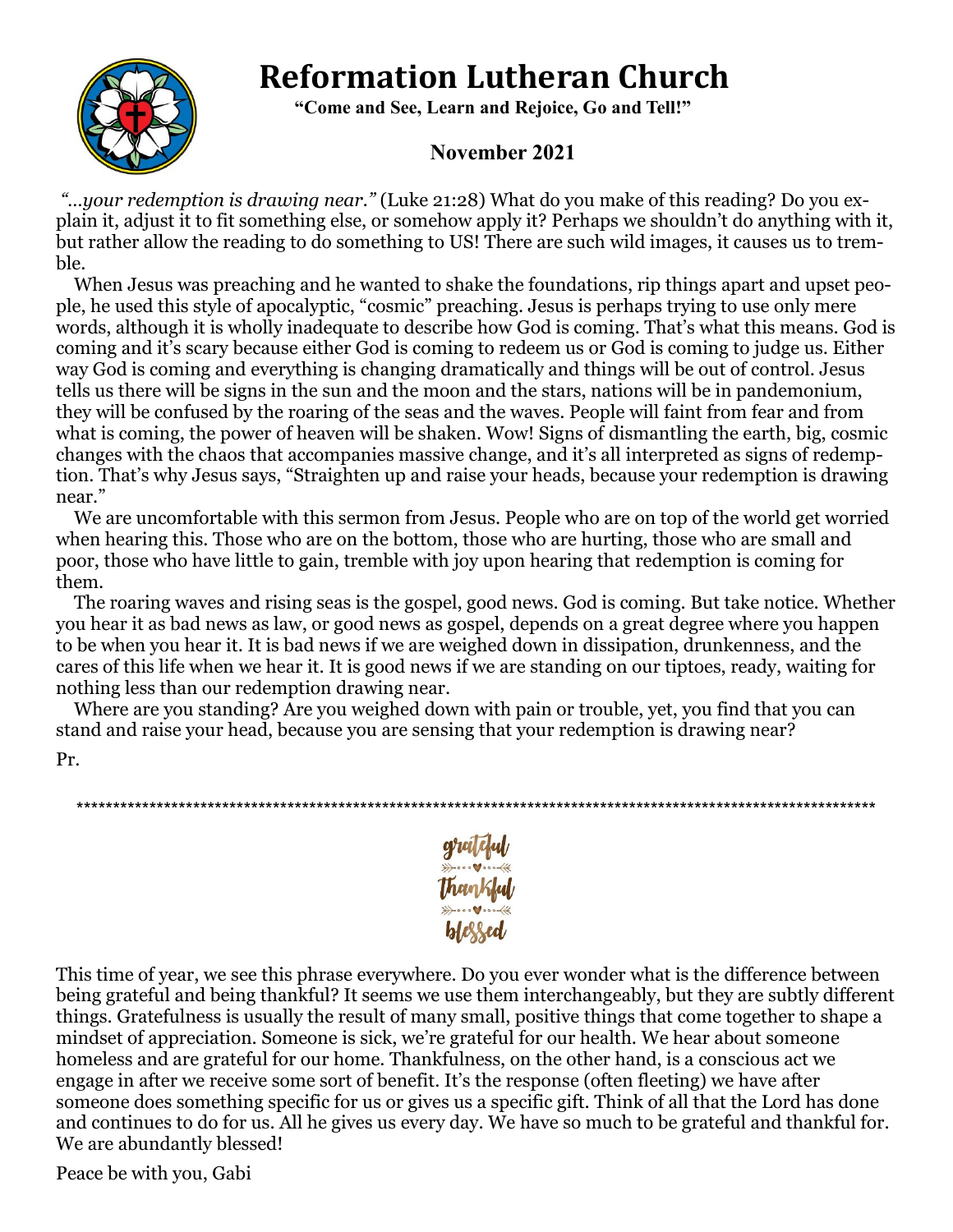**Treasurer's Report:** We've still been holding our own overall. Thank you to those who are keeping up with their tithes. Blessings, Judy

**Fellowship:** Nothing is planned for November at the moment. If anyone has any thoughts, please share! Otherwise, we'll take a break until Advent services and meals start in December.

**Property:** We are in the process of getting the leaking roof repaired. Our November clean-up day will be Saturday, the  $27<sup>th</sup>$ , 9:00 a.m.

**Education:** Bible study will be scheduled after the holidays. We are considering a study of the different faiths of the world.

**Worship and Music:** October 31 is Reformation Sunday...a most special day for Lutherans. Our daily devotions have been highlighting some of the special issues of the Reformation.

We are looking at a couple of new ideas for our Bible Study. We recently finished reviewing the book, Being Lutheran. If you were not part of the Bible study, you may be interested in reading the book. It is available at Amazon in both hard back and e-version.

Some special days are upcoming...Thanksgiving Day is November 25 and the first Sunday of Advent is November 28. We will be holding Wednesday evening Advent services. Come...and bring a friend or neighbor.

The October-December Portals of Praver have arrived and are located on the table at the back of the church. Please feel free to take one. It contains a day-by-day devotion, and makes a great way to begin each day...take one for a friend as well.

**Mission and Ministry:** Our two Thrivent grant card projects are complete! Food has been bought (LOTS of food!) and will soon be delivered to The Hope Center. What's next? The upcoming holidays are often our busy project time. All ideas are welcome!



November 22nd - Cheryle Wadsworth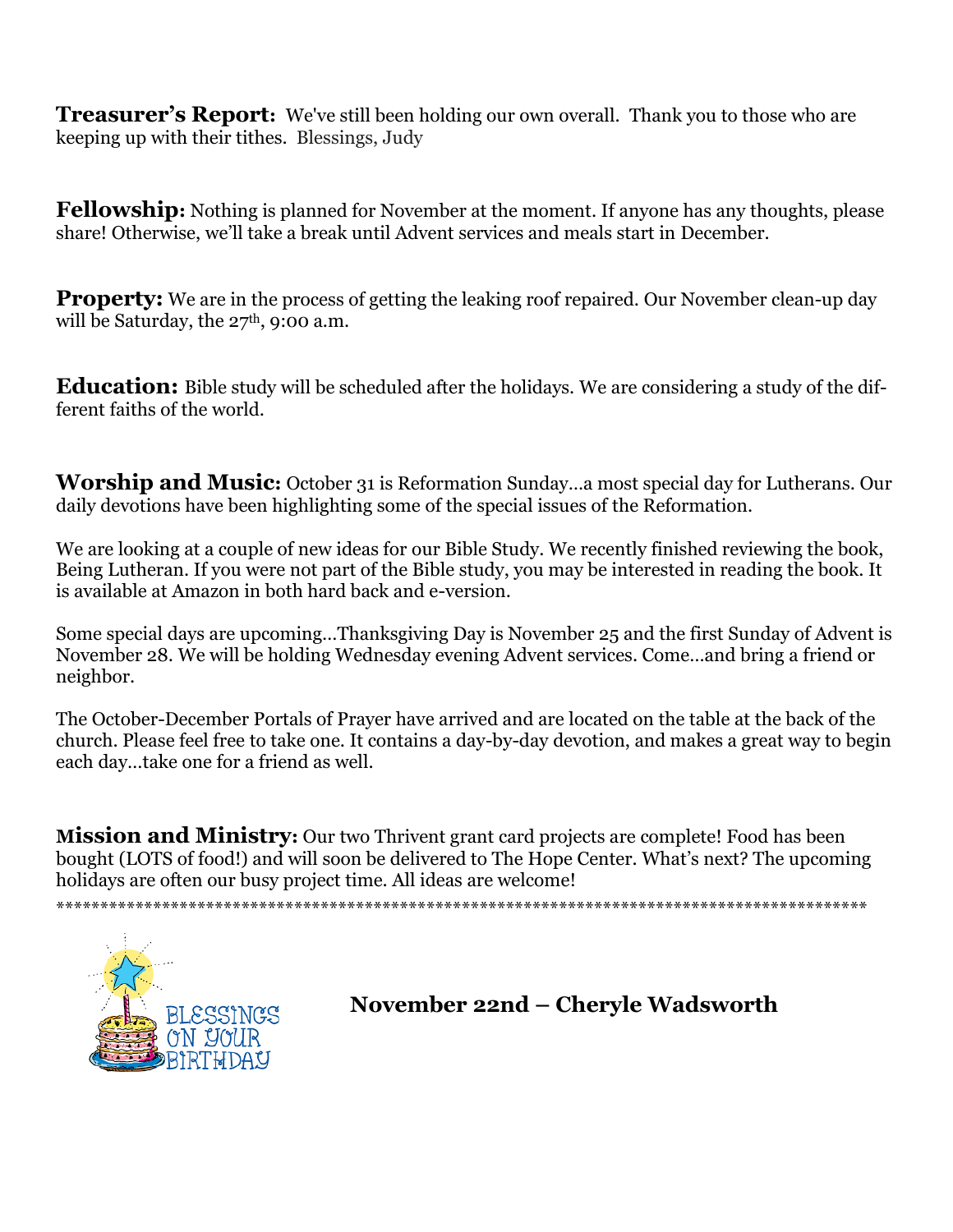# **NOVEMBER CALENDAR**

**Sunday – November 7th – Daylight Savings Time Ends – "Fall back" – Turn clocks back at 2:00 AM to 1:00 AM, Sunday morning**

**Sunday – November 14th – Council**

**Saturday – November 27th – Clean-up day beginning around 9:00 a.m. (Unless rescheduled due to the Thanksgiving holiday.)**

**Sunday – November 28th – First Sunday in Advent**

\*\*\*\*\*\*\*\*\*\*\*\*\*\*\*\*\*\*\*\*\*\*\*\*\*\*\*\*\*\*\*\*\*\*\*\*\*\*\*\*\*\*\*\*\*\*\*\*\*\*\*\*\*\*\*\*\*\*\*\*\*\*\*\*\*\*\*\*\*\*\*\*\*\*\*\*\*\*\*\*\*\*\*\*\*\*\*\*\*\*\*\*\*\*\*\*\*\*\*\*\*\*\*\*\*\*\*\*\*\*\*\*\*

|                    | <b>Nov.</b> 7 | <b>Nov. 14</b> | <b>Nov. 21</b> | <b>Nov. 28</b> |
|--------------------|---------------|----------------|----------------|----------------|
| <b>Altar Guild</b> | Junior        | Judy           | Junior         | Judy           |
| <b>Usher</b>       | Judy          | Junior         | Judy           | Junior         |
| Lector             | Lynne         | Tammy          | Karen          | Chuck          |
| <b>Sermon</b>      | Gabi          | Pastor         | Pastor         | Pastor         |
| <b>Thrive</b>      | Gabi          | Pastor         | Gabi           | Pastor         |
| Oaks               |               | Chuck          |                | Pastor         |
|                    |               |                |                |                |

**\*\*\*\*\*\*\*\*\*\*\*\*\*\*\*\*\*\*\*\*\*\*\*\*\*\*\*\*\*\*\*\*\*\*\*\*\*\*\*\*\*\*\*\*\*\*\*\*\*\*\*\*\*\*\*\*\*\*\*\*\*\*\*\*\*\*\*\*\*\*\*\*\*\*\*\*\*\*\*\*\*\*\*\*\*\*\*\***

### **WE CONTINUE OUR STUDY OF LUTHERAN HISTORY WITH "Praise the Lord: Lutherans and American Revivalism"**

When thinking about American revivalism, many images come to mind: Tent-meeting revival services on the edge of small southern towns, with sawdust, pounding gospel music, and hell-fire preaching. Perhaps a Billy Graham crusades in a big city auditorium, with the music of George Beverly Shea and the final altar call invitation to the music of "Just As I Am." Or perhaps Dwight Lyman Moody or Billy Sunday. But my guess is that you would never associate revivalism with American Lutherans. Guess what? Some American Lutherans did practice revivalism, and many congregations still do use elements of the evangelistic approaches honed in the fire of American revivalism. American religion was fundamentally shaped by revivalism.

Revivalism as we now know it developed after the American Revolution, during the period from 1790 to 1810 called the "Second Great Awakening." Organized religion was very weak in colonial America, and when, after the war, Americans started pouring into the frontier areas west of the Allegany mountains, Christian churches faced an almost impossible task in "churching" this new territory. Too few in numbers to reach the settlers in any traditional ways, pioneering preachers had to develop new techniques to match the new situation.